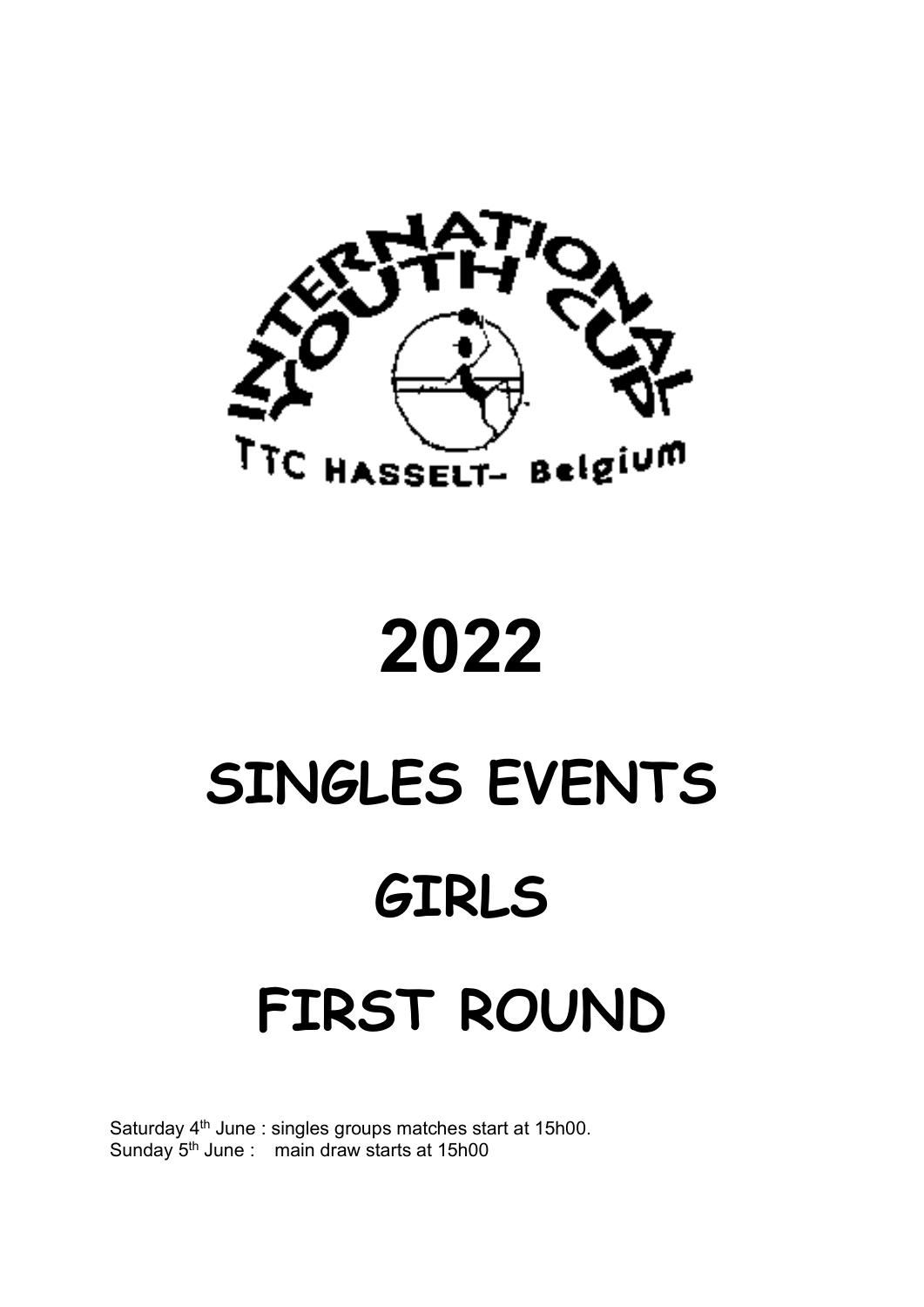| group 3               | table 3                       | group 4                | table 4       |
|-----------------------|-------------------------------|------------------------|---------------|
| 5 bye                 |                               | 5 bye                  |               |
| 4 Wiesenthal Mia (C)  | <b>TuS Holstein Quickborn</b> | 4 Bredow Charlotte (B) | <b>TTV</b> Er |
| 3 Stickel Sabrina (A) | <b>TTV Erdmannhausen</b>      | 3 Lia Sierra           | Swiss T       |
| 2 Schijven Lynn       | <b>TT Kempen Nederland</b>    | 2 Hazée Rachelle       | Provinc       |
| 1 Romain Anaïs        | Province de Namur             | 1 Gregoor Gitte (C)    | Limburg       |
| group 1               | table 1                       | group 2                | table 2       |
| Name                  | Team                          | Name                   | Team          |
|                       |                               |                        |               |

4 Hamaekers Anne-Fleu TT Kempen Nederland 5 bye 5 bye 5 bye 5 bye 5 bye 5 bye 5 bye 5 bye 5 bye 5 bye 5 bye 5 bye 5 bye 5 bye 5 bye 5 bye 5 bye 5 bye 5  $\pm$ 

### Saturday 4th June: 15h00 Hall III Kiewit cat. : A-girls, B-girls, C-elite girls, C-girls

**group 2 table 2**<br>
1 Gregoor Gitte (C ) Limburg<br>
2 Hazée Rachelle Province 2 Schijven Lynn TT Kempen Nederland 2 Hazée Rachelle Province de Namur 3 Stickel Sabrina (A) TTV Erdmannhausen 3 Lia Sierra Swiss Table Tennis oorn 4 Bredow Charlotte (B)

- 2 Kovtoun Maria (B) Limburg <br>
2 Colla Lauren (B) Limburg 3 Gottschlich Lena Team LSLF 3 Boguslavska Sofie Team LSLF
	-
	-

1 Vanloo Ambre (C) Bruxelles / Brabant Wallon 1 Vanloo Maryon (C) Bruxelles / Brabant Wallon 2 Kovtoun Maria (B) 3 Boguslavska Sofie Team LSLF<br>4 Bredow Antonia (C) TTV Erdmannhausen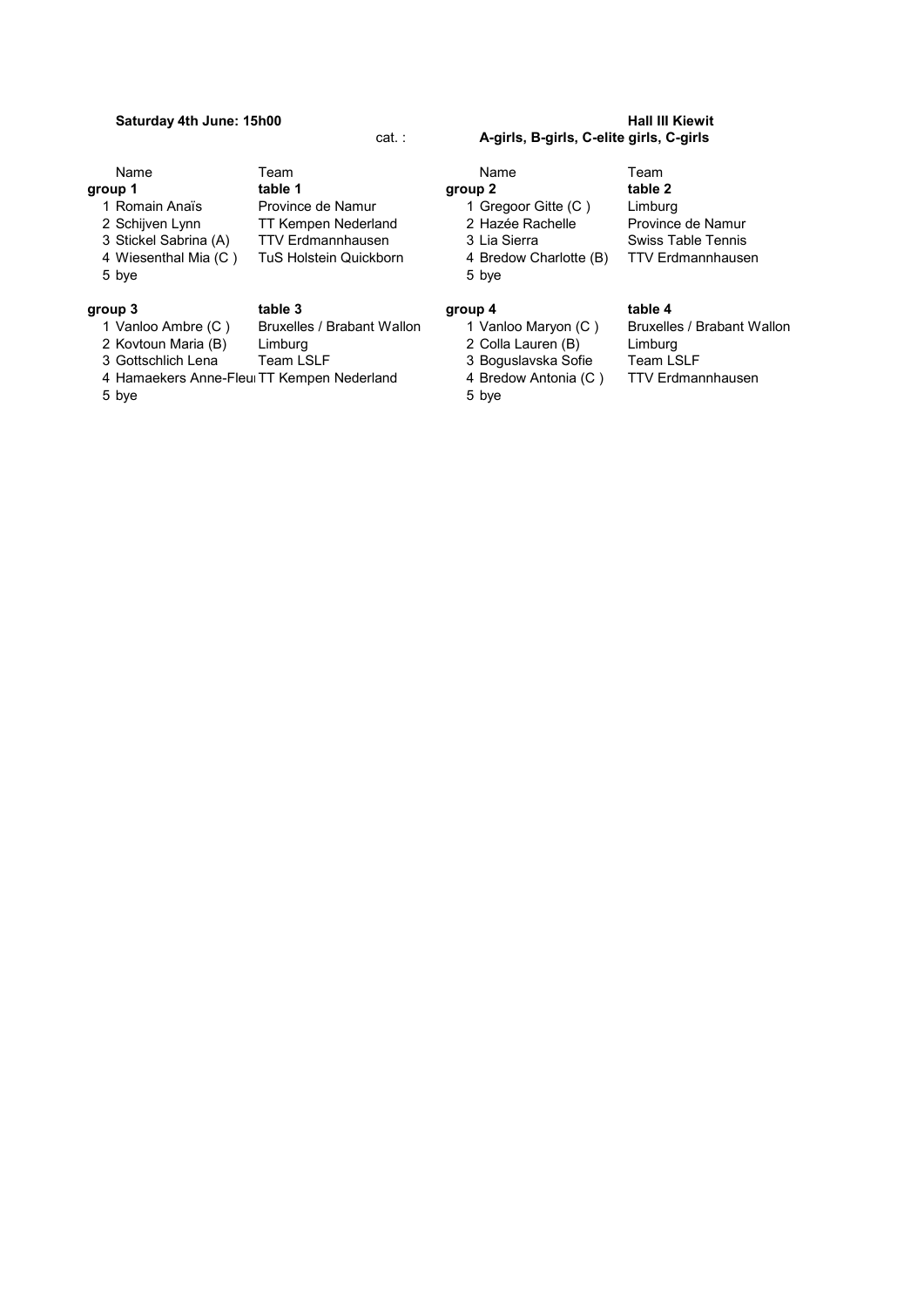### Saturday 4th June: 15h00 Hall III Kiewit

| Name                           | Team                      | Name                | Team                     |
|--------------------------------|---------------------------|---------------------|--------------------------|
| group 1                        | table 5                   | group 2             | table 6                  |
| 1 Tardieu Clémence             | Alpes-Maritimes           | 1 Ascheri Julie     | Alpes-Maritimes          |
| 2 Sanna Ilena                  | Hainaut                   | 2 Warrand Alicia    | Hainaut                  |
| 3 Sanzarowski Zhanapra Hainaut |                           | 3 Colla Nore (D)    | Limburg                  |
| 4 Akhyata Patra                | <b>Swiss Table Tennis</b> | 4 Viertel Alena (D) | <b>TuS Holstein Quid</b> |
| 5 Hicking Nina (D)             | <b>TTV Erdmannhausen</b>  | 5 bye               |                          |
| group 3                        | table 7                   | group 4             | table 8                  |
| 1 Vandebulcke Lilly            | Hainaut                   | 1 Dantinne Emma     | Hainaut                  |
| 2 Tschimpke Lisanne            | <b>Team LSLF</b>          | 2 Beier Franka      | <b>Team LSLF</b>         |
| 3 Aukema Nienke (D)            | <b>Treffers Arnhem</b>    | 3 Reef Anna (D)     | <b>Treffers Arnhem</b>   |
| 4 Nuytens Lotte                | West-Vlaanderen           | 4 Desiyper Irina    | West-Vlaanderen          |
|                                |                           |                     |                          |

4 Nuytens Lotte West-Vlaanderen<br>5 bye

## cat. : D - girls en D elite

- **1 Jandele 2 Vandes 1 Dantinne Emma Hainaut 1 Dantinne Emma Hainaut 2 Beier Franka** 
	-
- 5 bye 5 bye 5 bye 5 bye 5 bye 5 bye 5 bye 5 bye 5 bye 5 bye 5 bye 5 bye 5 bye 5 bye 5 bye 5 bye 5 bye 5 bye 5 bye 5 bye 5 bye 5 bye 5 bye 5 bye 5 bye 5 bye 5 bye 5 bye 5 bye 5 bye 5 bye 5 bye 5 bye 5 bye 5 bye 5 bye 5 bye

TuS Holstein Quickborn